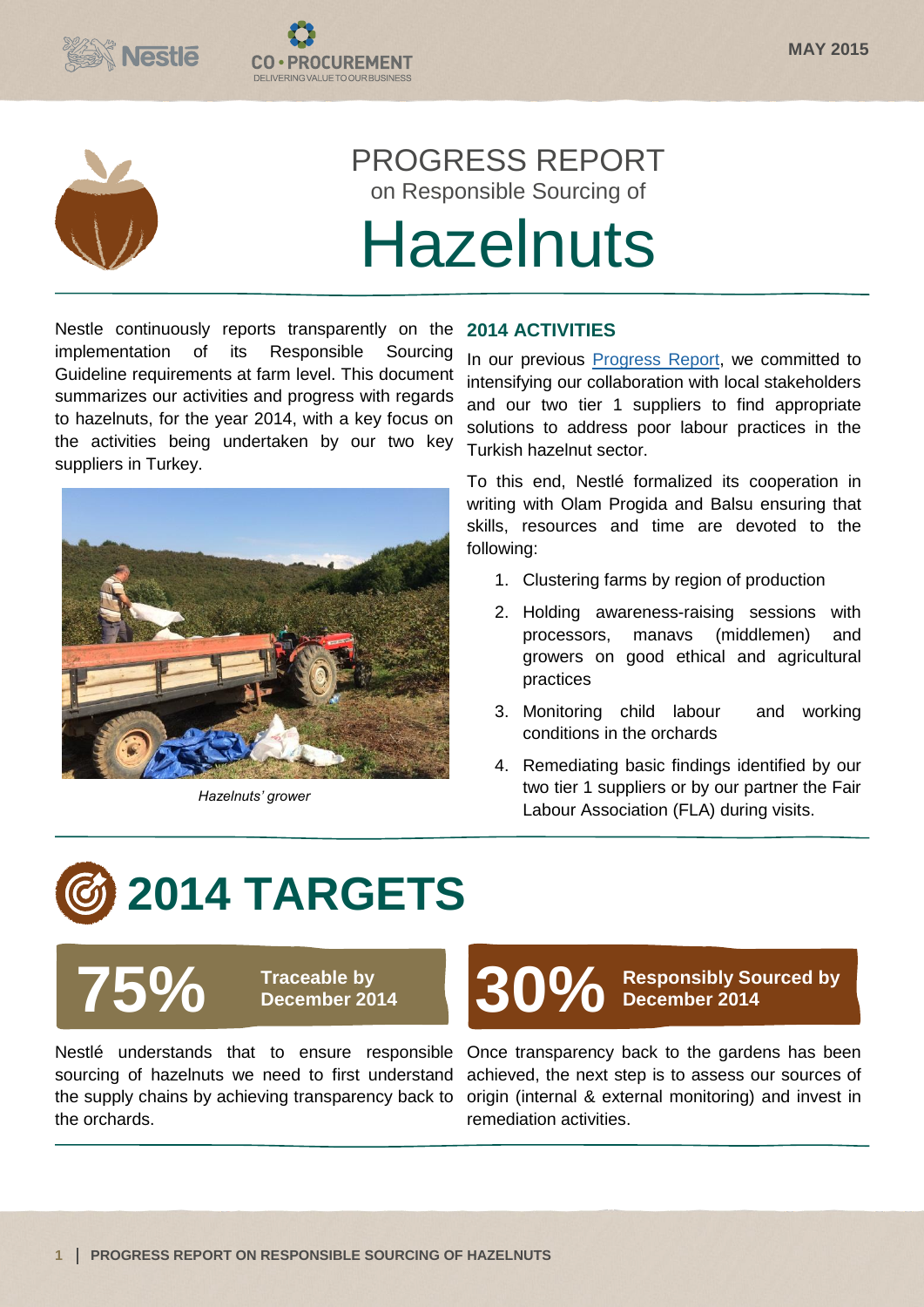

- Total volume in scope: 7000MT sourced globally from various origins: Turkey, Italy and Spain.
	- o Around 75% of this volume comes from Turkey.
	- o We engage directly with our two tier 1 suppliers Balsu and Olam Progida who account for 65% percent of our global hazelnut volume. Thanks to their efforts, we've established full transparency of our supply in Turkey for this volume.
- Responsibly Sourced means orchards have been assessed and have been provided with technical support, trainings, personal protective equipment, emergency kits, etc.
- As with other categories of ingredients, suppliers unable to meet our requirements but demonstrating measurable progress towards them, receive help from Nestlé and our partners to make the necessary changes.



### **BALSU & OLAM PROGIDA'S ROLES IN SUPPORTING OUR APPROACH UPSTREAM**

Our tier 1 partners Balsu and Olam Progida are playing a key role in transforming labour practices in the Turkish hazelnut sector. Even though the labour situation is complex with hundred thousands of middlemen ("manavs"), crackers, farmers and workers, Nestlé is working hand in hand with its two direct suppliers to understand from where the nuts are obtained. Poverty and the willingness of the parents to transfer their knowledge to young generations, increase the risk of child labour. Nevertheless, we think that we can influence others to help address these challenges in collaboration with all stakeholders.

In 2014, our two tier 1 suppliers have been involved in :

#### **Trainings before, during or after the harvest**

435 farmers/manavs attended trainings on health and safety, child labour prevention and good agricultural practices to help the growers improve their yields. They have also been sensitized on the main topics of the Nestlé Supplier Code through comics and posters translated into Turkish. Codes of Conduct Posters were also put up on notice boards in village coffee houses and mosques, so that public pressure can be applied. A free toll number for anonymous reporting has been set up to maintain wider social awareness.



*Training in Kabatas*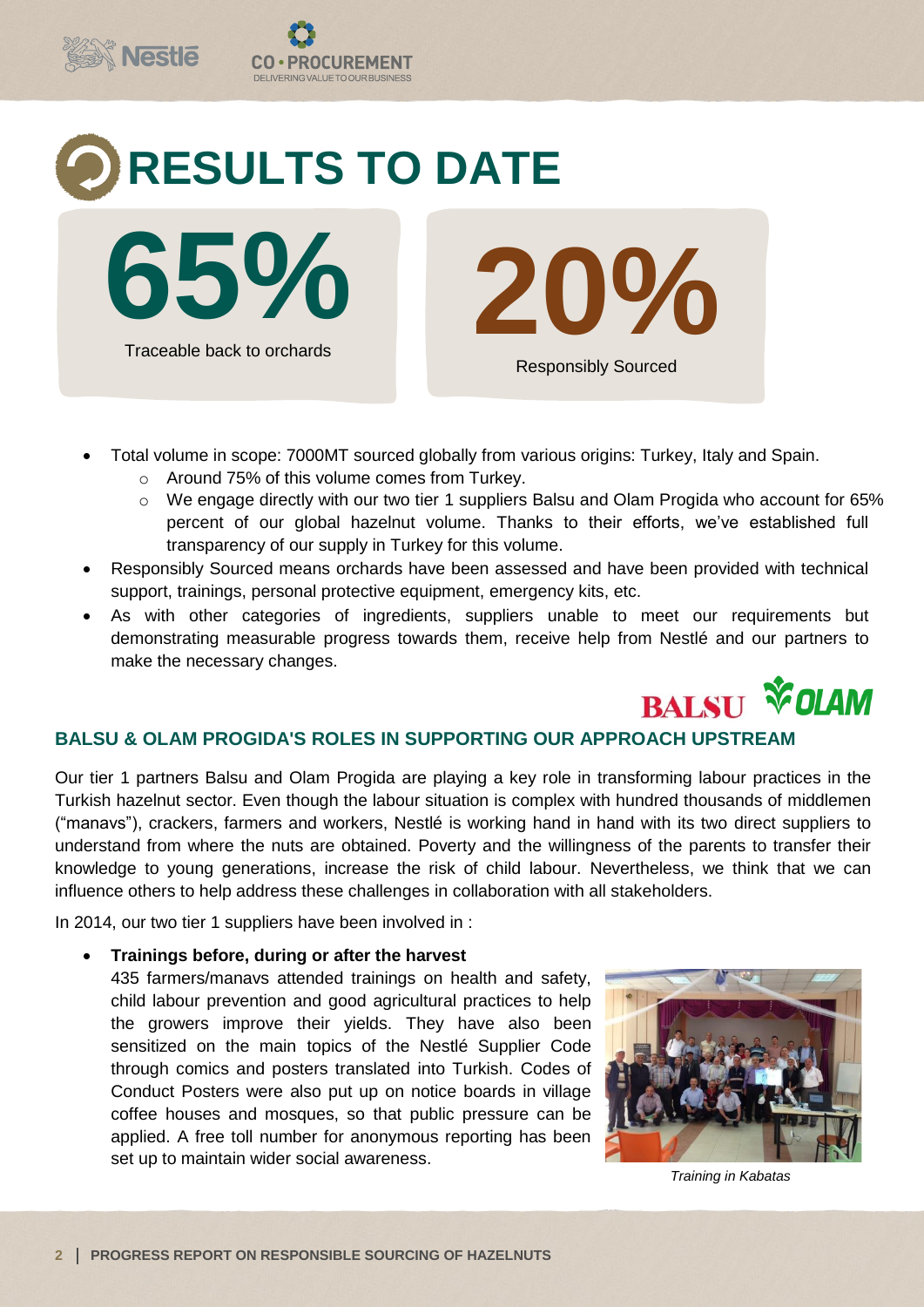

#### **Monitoring of labour conditions**

Farmers were segmented into 20 clusters of in average 50 farms each. 115 farms out of the 20 clusters were assessed randomly by Balsu and Olam Progida. In addition, our partner the Fair Labor Association (FLA) conducted independent external monitoring visits covering 70 farms. Because of the frost that hit hazelnut trees in the Middle Black Sea region early in 2014, the production volume was low. As a result, our partner found a lower frequency of noncompliances compared to 2013 as growers in this region hire fewer migrant workers to help them during harvest.

**OCUREMENT** 

DELIVERING VALUE TO OUR BUSINESS



#### **Remedial activities**

Nestlé increased resources to provide personal protective equipment (hats & gloves), drinking water,

adequate sanitation and hand-washing facilities, and medical kits to the workers in the orchards. Remedial actions included cautioning the farmers that a repeat incident (e.g. child found on the farm) would not be tolerated; setting up two summer schools and two children's play sessions and supporting ILO projects in two temporary settlements (Uzunisa & Efirli) in order to offer decent infrastructure and education to the migrant workers and their children. See pictures below which is covering caption.



*Boards hang-out by Balsu at the entry of orchards containing basic hygiene, health & safety advices with the phone number to report complaints*



*Supplier Code illustrated version*



*Drinking water in a farm*



*Melenagzi Ortaokulu summer school established by Balsu in Akakoca-Duzce region together with Young Lives Foundation*



*Materials distribution in villages (coffee houses) with the help of influential community farmers/manavs, in the evening after work*